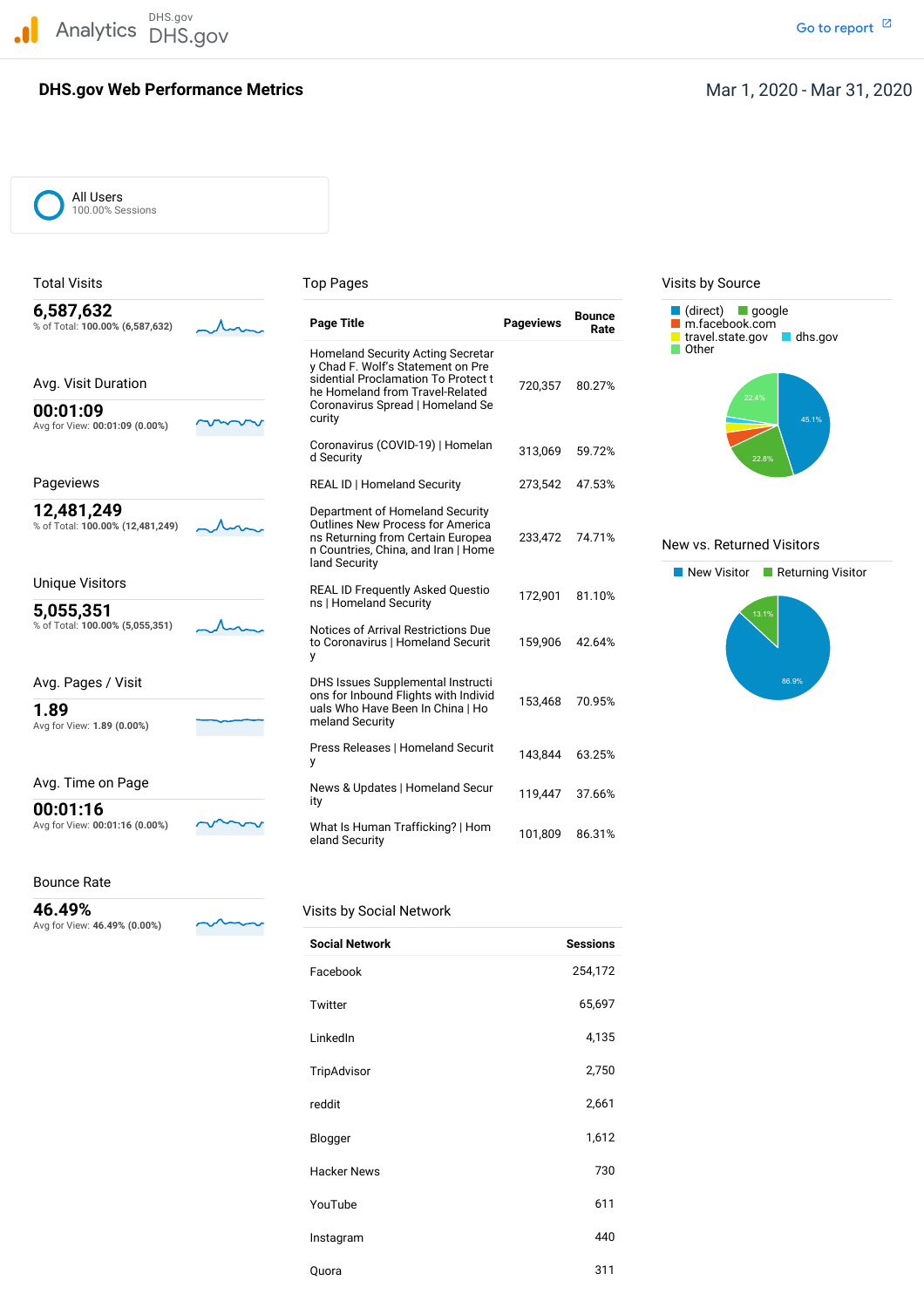

### **DHS.gov Search Performance Metrics**

Go to report<sup>[2]</sup>

All Users 100.00% Sessions

Visits to DHS.gov Top Internal Searches by Search Term New vs. Returned Visitors

% of Total: 100.00% (6,587,632)

Total Internal Searches

% of Total: 100.00% (152,746)



% of Total: 20.15% (6,587,632)

 essential business list <sup>c</sup> 5,422 <sup>0</sup> ovid <sup>19</sup> essential business list 5,286 0 list of essential busines 1,101 <sup>0</sup> ses **6,587,632** New Visitor Returning Visitor **Total Unique Organic** % of Total: **100.00% (6,587,632) Search Term Searches Searches 152,746** critical infrastructure in 2,660 0 0 dustry list 2,660 0 0 0 dustry list coronavirus 2,524 0 Total External Searches (Google) essential businesses 1,796 0 **1,327,545** essential businesses lis 1,711 0 Avg. Visits per Visitor<br>
<sup>∞</sup> 1 1 2 Other t 1,711 0 1 2 Other covid-19 1,457 0 critical infrastructure in 1,135 <sup>0</sup> dustry essential business 1,067 0





#### Top External Searches (Google - as reported)

| <b>Page Title</b>                                                                                                                                                                                | <b>Sessions</b> |
|--------------------------------------------------------------------------------------------------------------------------------------------------------------------------------------------------|-----------------|
| Homeland Security   Home                                                                                                                                                                         | 265,070         |
| Coronavirus (COVID-19)   Homeland Se<br>curity                                                                                                                                                   | 79,191          |
| REAL ID   Homeland Security                                                                                                                                                                      | 65.941          |
| REAL ID Frequently Asked Questions  <br><b>Homeland Security</b>                                                                                                                                 | 57,622          |
| Department of Homeland Security Outli<br>nes New Process for Americans Return<br>ing from Certain European Countries, C<br>hina, and Iran   Homeland Security                                    | 54,590          |
| <b>Homeland Security Acting Secretary Ch</b><br>ad F. Wolf's Statement on Presidential<br>Proclamation To Protect the Homeland<br>from Travel-Related Coronavirus Sprea<br>d   Homeland Security | 41,713          |
| Learn What I Can Bring on the Plane   H<br>omeland Security                                                                                                                                      | 31,937          |
| Press Releases   Homeland Security                                                                                                                                                               | 29,718          |
| What Is Human Trafficking?   Homelan<br>d Security                                                                                                                                               | 24,059          |
| News & Updates   Homeland Security                                                                                                                                                               | 23,381          |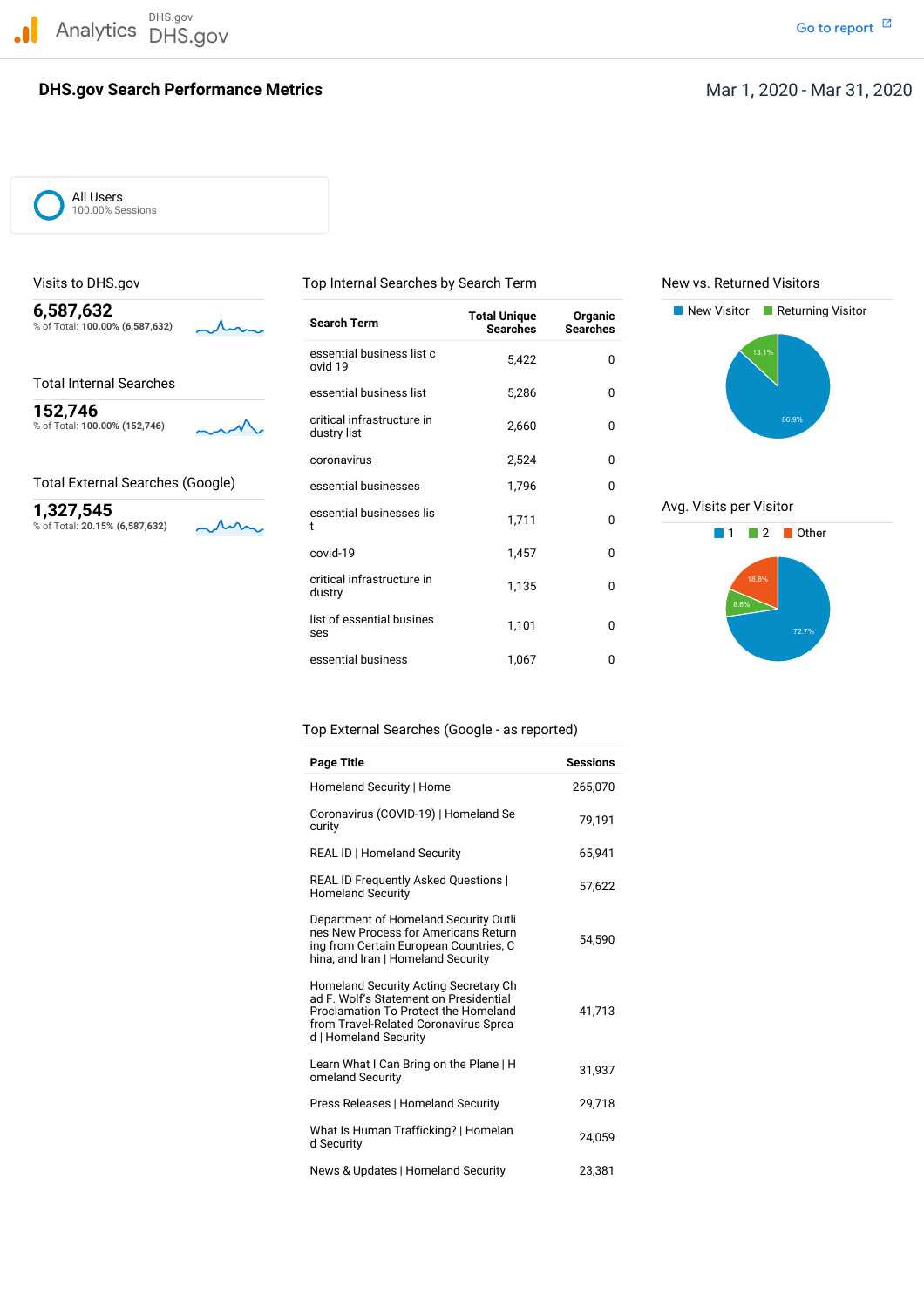# **DHS.gov Customer Satisfaction Survey**

Time Period: 03/01/2020‐ 03/31/2020

# **Overall Customer Satisfaction Score 65.58**

#### **Will you recommend this website to a friend or colleague? 77.76 Encountered no difficulties**  ▪ Would often feel lost, not know where I was NOTE: Excludes "Did not use search" and "Other" responses  **Would you still return to this website if you could get this (navigating) DHS.gov today. How would you rate your overall experience today? 63.30 Answer Choices** ▪ Outstanding **• Above Average** ▪ Average **• Below Average** ▪ Poor **Total Responses** 671 746 851 207 223 **2698 Points** 100 75 50 25 0 **Score** 67100 55950 42550 5175 0 **170775 Were you able to complete the purpose of your visit? 52.19 Answer Choices** ▪ Yes ▪ No **Total Responses** 1408 1290 **2698 Points** 100 0 **Score** 140800  $\Omega$ **140800 information or service from another source? 84.25 Answer Choices** ▪ Yes ▪ No **Total Responses** 2273 425 **2698 Points** 100 0 **Score** 227300 0 **227300 Answer Choices** ▪ Yes ▪ No **Total Responses** 2098 600 **2698 Points** 100 0 **Score** 209800  $\overline{0}$ **209800 Please describe your experience finding your way around**  NOTE: Excludes "Other" responses **59.24 Answer Choices** ▪ Had technical difficulties (e.g. error messages, broken links) ▪ Links did not take me where I expected ▪ Links / labels are difficult to understand, they are not intuitive ▪ Navigated to general area but couldn't find the specific content needed **• Too many links or navigational choices Total Responses** 1468 62 76 207 505 74 86 **2478 Points** 100 0 0  $\Omega$ 0 0 0 **Score** 146800 0 0 0 0  $\Omega$ 0 **146800 How was your experience using our site search? 48.47 Answer Choices Responses Points Score**

| • Encountered no difficulties<br>714<br>100<br>I was not sure what words to use in my search<br>135<br>0<br>• Results were not helpful<br>300<br>0<br>. Results were not relevant to my search terms or needs<br>181<br>0<br>• Results were too similar / redundant<br>37<br>0<br>• Returned not enough or no results<br>72<br>0<br>• Returned too many results<br>34 | score    | POINTS | <b>Responses</b> | <b>Answer Choices</b> |
|-----------------------------------------------------------------------------------------------------------------------------------------------------------------------------------------------------------------------------------------------------------------------------------------------------------------------------------------------------------------------|----------|--------|------------------|-----------------------|
|                                                                                                                                                                                                                                                                                                                                                                       | 71400    |        |                  |                       |
|                                                                                                                                                                                                                                                                                                                                                                       | $\Omega$ |        |                  |                       |
|                                                                                                                                                                                                                                                                                                                                                                       | $\Omega$ |        |                  |                       |
|                                                                                                                                                                                                                                                                                                                                                                       | 0        |        |                  |                       |
|                                                                                                                                                                                                                                                                                                                                                                       | 0        |        |                  |                       |
|                                                                                                                                                                                                                                                                                                                                                                       | 0        |        |                  |                       |
|                                                                                                                                                                                                                                                                                                                                                                       | O        |        |                  |                       |
| Total<br>1473                                                                                                                                                                                                                                                                                                                                                         | 71400    |        |                  |                       |